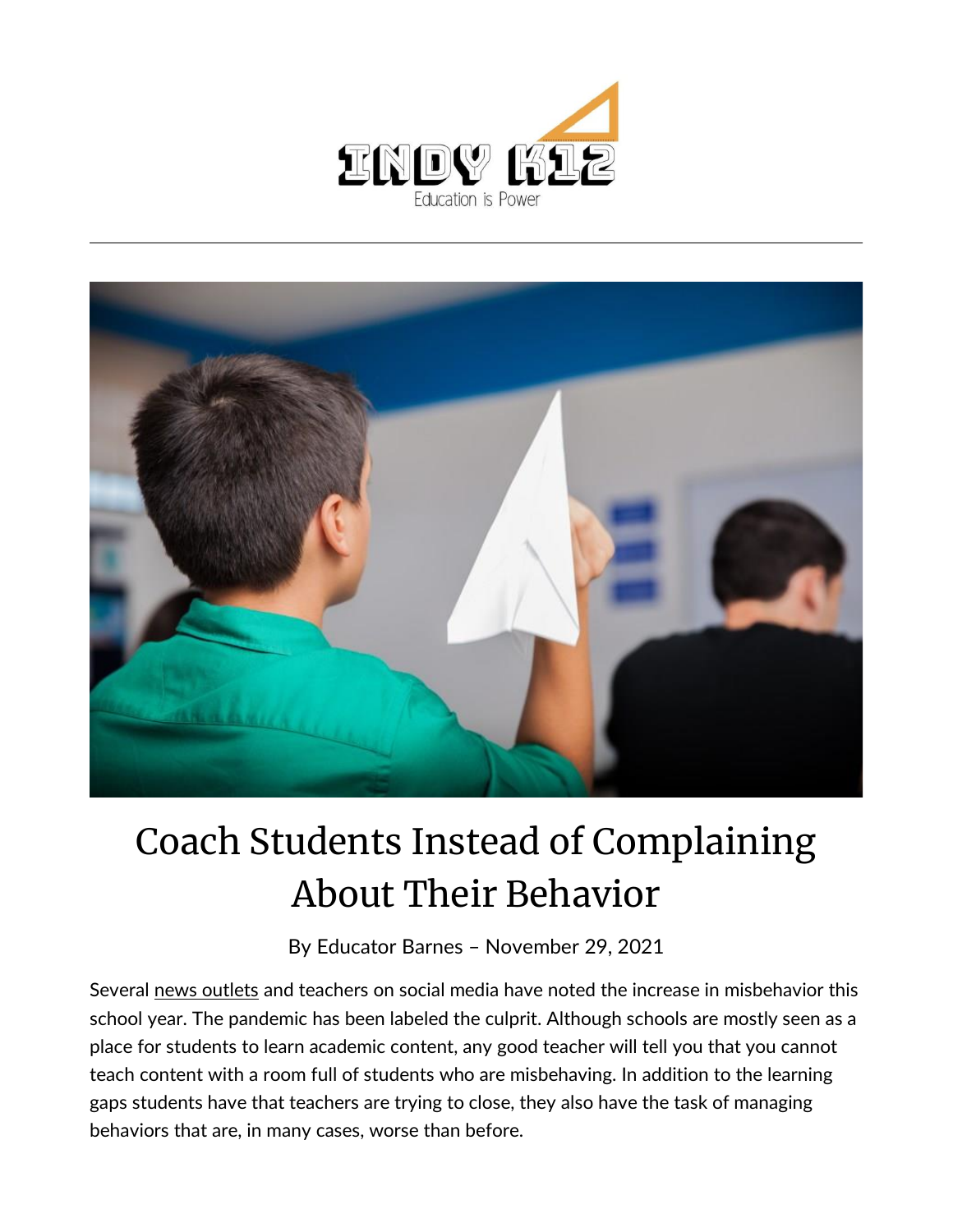In "Teaching with Poverty in Mind," author Eric Jensen states:

*To shift your responses to inappropriate behaviors, reframe your thinking: expect students to be impulsive, to blurt inappropriate language, and to act "disrespectful" until you teach them stronger social and emotional skills and until the social conditions at your school make it attractive not to do those things.*

Schools are structured places. There is a schedule that is followed religiously. Teachers have a style that they use to teach content. There are routines for passing out papers, going to the cafeteria, getting out supplies, etc. Even if students' parents have routines and a schedule, they tend to not be as rigid as school. When students spent time at home earlier during the pandemic, they had looser routines, and in some cases autonomy over what they did and when they did it. We know this from the fact that some students used that autonomy to not attend school. The reality is there were few consequences for students not attending school or partly attending school.

Now the script has changed, and students don't have the autonomy to what they want and when they want. They are bucking back. Honestly, adults should not have been surprised. Some adults bucked at having to go back to work in person and have their 9 to 5 schedule controlled versus the flexibility they had while working from home.

Lower elementary school students have not had a full normal year of school, so teachers should definitely expect misbehavior or confusion about school routines and procedures. It is time to stop complaining about it and instead work on solutions. Truth is that it is about to be December and some students are still running the classroom while the teacher is left struggling to get through the lesson each day.

Teachers with strong classroom management should take a teacher who struggling under their wings. It is either that or the teacher quits and that means more work for the teachers who stay.

Additionally, some teachers need to do a class reset. They need to identify routines and procedures to reteach and make students do them correctly. Most students will see that the teacher means business. Those who don't need a higher level of engagement. The teacher should call home and follow the progressive discipline procedures of the school. The teacher should also share alternatives for the students. It is okay for students to get angry, but it is not okay for a student to throw a book to express anger. Teaching students alternatives is important.